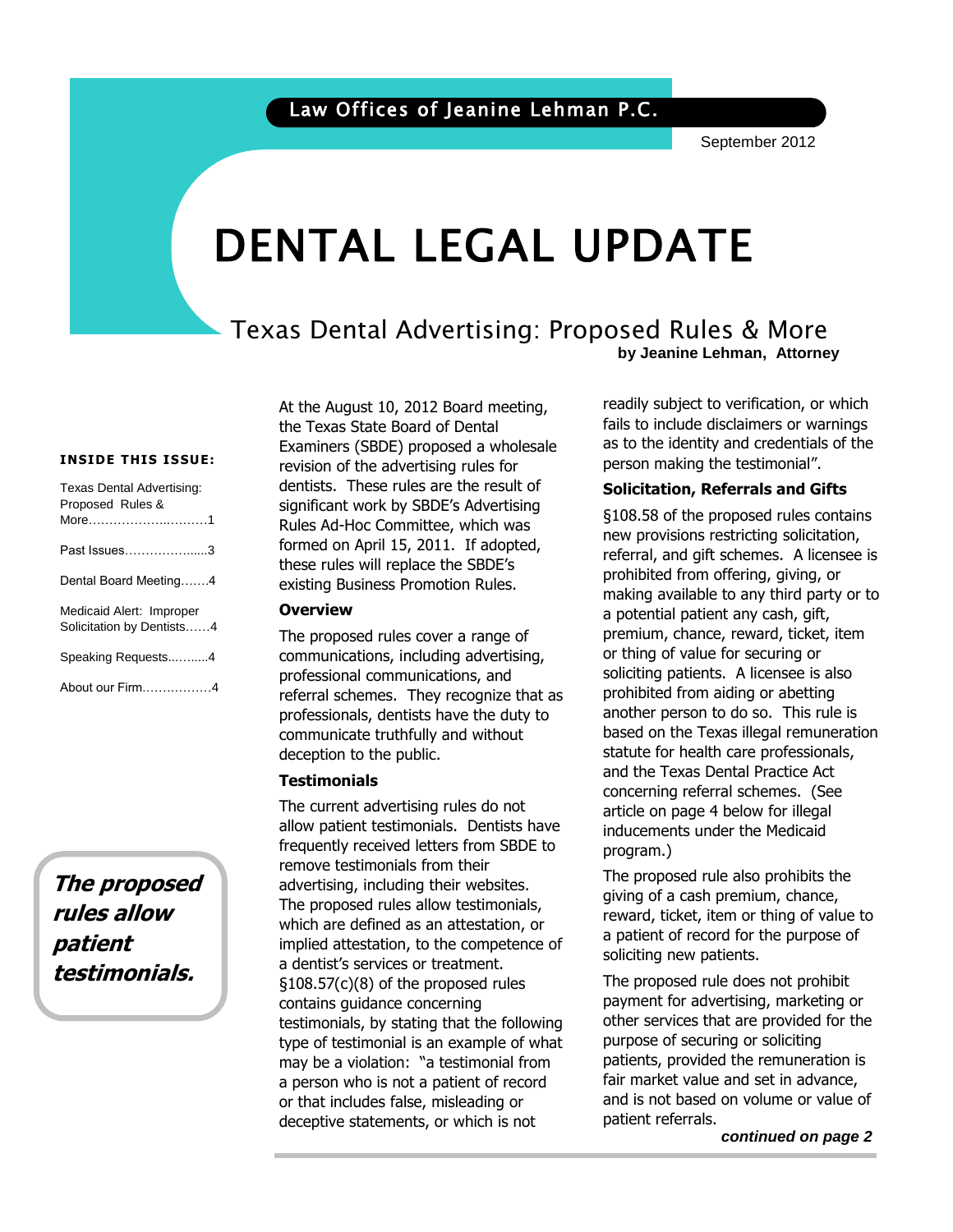### DENTAL LEGAL UPDATE

*Any advertisement of a dental service by a general dentist shall include the notation "General Dentist" or "General Dentistry" directly after the name of the dentist.* 



#### **Website Favorites**

Capital Area Dental Society: [www.capitalareadental.org](http://www.capitalareadental.org/)

Texas State Board of Dental Examiners: [www.tsbde.state.tx.us](http://www.tsbde.state.tx.us/)

Texas Dental Association: [www.tda.org](http://www.tda.org/)

Office of Inspector General Texas Health & Human Services Commissio[n:](http://oig.hhsc.state.tx.us/oigportal/) [oig.hhsc.state.tx.us/oigportal/](http://oig.hhsc.state.tx.us/oigportal/)

Law Offices of Jeanine Lehman P.C.: [www.jeanine.com](http://www.jeanine.com/)

#### **Texas Dental Advertising** *(cont.) --*

#### **Advertising of Specialties**

§108.54 provides for advertising of specialties in the nine specialty areas accredited by the American Dental Association (ADA), by dentists who satisfy the specialist requirements in the rule. These specialty areas are endodontics, oral and maxillofacial surgery, orthodontics and dentofacial orthopedics, pediatric dentistry, periodontics, prosthodontics, dental public health, oral and maxillofacial pathology, and oral and maxillofacial radiology.

#### **Advertising for General Dentists**

§108.55 of the proposed rules allows a dentist who is not a specialist to advertise dental services in ADA specialty areas, but only if the advertisement also includes a clear disclosure that he/she is a general dentist. Any advertisement of a dental service by a general dentist shall include the notation "General Dentist" or "General Dentistry" directly after the name of the dentist. The notation shall be in a font size no smaller than the largest font size used to identify the specific dental services being advertised (either specialty or nonspecialty services). Any form of broadcast advertising by a general dentist (radio, television, promotional DVD's, etc.) shall include either "General Dentist" or "General Dentistry" in a clearly audible manner.

#### **Other Credentials**

The proposed rules in §108.56 substantially modify existing rule §108.55. Existing rule §108.55 is the subject of an April 11, 2012 lawsuit by the American Academy of Implant Dentistry (AAID) and two Texas implant credentialed dentists against SBDE, in Austin federal court, claiming that SBDE's advertising rule

violates their First Amendment constitutional right to commercial speech. The Plaintiff's alleged the SBDE's Rule 108.55 severely limits advertising of additional credentials in dental practice areas that are not recognized as a specialty by the ADA or the SBDE.

Proposed rule §108.56 allows dentists to advertise credentials with some caveats. The rule also provides guidance that a listing of credentials shall be separate and clearly distinguishable from the dentist's designation as a dentist and that any use of credential abbreviations shall be accompanied by a definition of the acronym. For example:

John Doe, DDS, General Dentist FAGD, Fellow Academy of General **Dentistry** 

John Doe, DDS, General Dentist FAAID, Fellow American Academy of Implant Dentistry

#### **Names**

§108.52 has requirements concerning disclosure of names and responsibilities. A dentist must display his full name or his commonly used name, outside the primary entry of each location at which he practices dentistry. Each dental office must post at or near the entrance of the office in an area visible to the public, the name of each professional degree received by and each school attended by each dentist practicing in the office. The name of the owner must be prominently displayed and only the names of the dentists, who are practicing at a particular location, shall be used. An advertisement under a corporation, company, association or trade name must prominently include the name of the owner(s), and at least one dentist actually engaged in the practice of dentistry under that trade name, at each location advertised.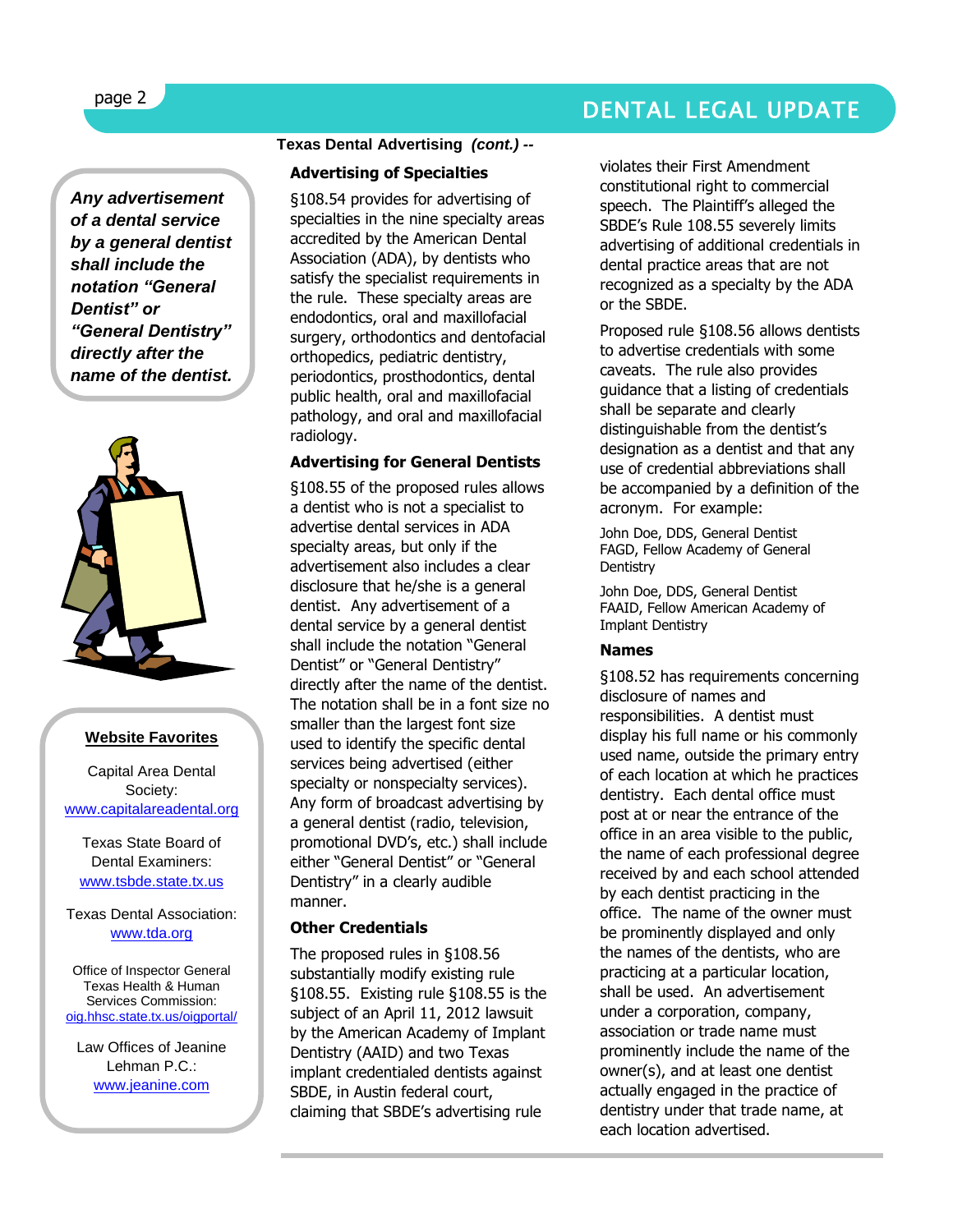## DENTAL LEGAL UPDATE **page 3**

#### **Fees**

Dentists shall not represent or advertise their fees in a false or misleading manner. §108.53 has detailed requirements for advertising of fees and should be carefully read. If a price is given, the ad must include the offered service, any related services usually required for which an additional fee may be charged, a disclaimer statement that the fee is a minimum fee and that charges may increase, the dates for which the advertised price is available, the standard fee if the price is a discounted fee and whether the discount is limited to a cash payment, and if the ad quotes a range of fees, all the basic considerations on which the actual fee shall be determined. §108.53 also has specific requirements on copays, and prohibits advertising that services are "free" when there is a third-party payor, including Medicaid or Medicare.

#### **False, Misleading & Deceptive Ads**

§108.57 includes examples of false, misleading and deceptive advertisements. These include, but are not limited to, advertising of "painless" dentistry, appealing to an individual's anxiety in an excessive or unfair way, intimidation, implying or suggesting superiority of materials or performance of professional services, guaranteeing the success of a dental service, referring to benefits of a dental procedure/product involving significant risks without including assessment of the safety and efficacy of the procedure/product, failing to disclose the source and authorship of any message published under a dentist's byline, and fraud.

#### **Awards**

§108.62 has specific requirements for the advertisement of awards, honors and recognitions.

#### **Websites**

§108.59 requires dental practice websites to clearly disclose (1) ownership of the website, (2) services provided, (3) office addresses and contact information, and (4) licensure and qualifications of dentists and associated health care providers.

#### **Photographs**

§108.57(d) allows photographs or other representations of actual patients of record of the licensee to be used in advertising, provided that advance written patient consent is obtained and that the ad includes language: "Actual results may vary".

#### **Record Keeping**

A copy of broadcast, print and electronic ads must be retained for 4 years after the final use of the ad. Also, the dentist must document the date of discovery and correction of any false or misleading advertisements and keep those records for 4 years.

#### **Conclusion**

This article covers highlights; there are many other aspects. Dentists are encouraged to review the existing and proposed rules. [Also, other laws are applicable to advertising, including but not limited to, Texas laws on deceptive trade practices.] The proposed rules will be published on the SBDE website and in the Texas Register. The public can provide comments. The next SBDE meeting is scheduled for November 9, 2012, and it is probable that the rules will be considered for adoption at that meeting. In the interim, it is important to note that these rules are PROPOSED, so compliance should continue with the existing advertising rules and other applicable law.■

**Jeanine Lehman** is an Austin, TX attorney who practices health law and business law.

**Past Issues of the Dental Legal Update are at [www.jeanine.com](http://www.jeanine.com/) Enjoy them and forward them to colleagues.**

- **Your Dental Office Lease: Watch the Terms**
- **Ownership Options for Your Dental Practice**
- **Financing Your Dental Practice: Tips & Terms**
- **Buying a Dental Practice: Deal Points**
- **Texas Legislative Updates**
- **Internet "Coupons": Dental Practice Time Bombs**
- **Cover Your Bases When you Sell Your Dental Practice**

The information in this newsletter is not a substitute for legal advice. The information is general in nature and should not be relied upon as legal advice generally, nor is it applicable to any particular situation. For legal advice in a particular situation, the reader is advised to retain an attorney. For reprints, call (512) 918-3435 or emai[l jeanine@jeanine.com.](mailto:jeanine@jeanine.com) © 2012 Jeanine Lehman.